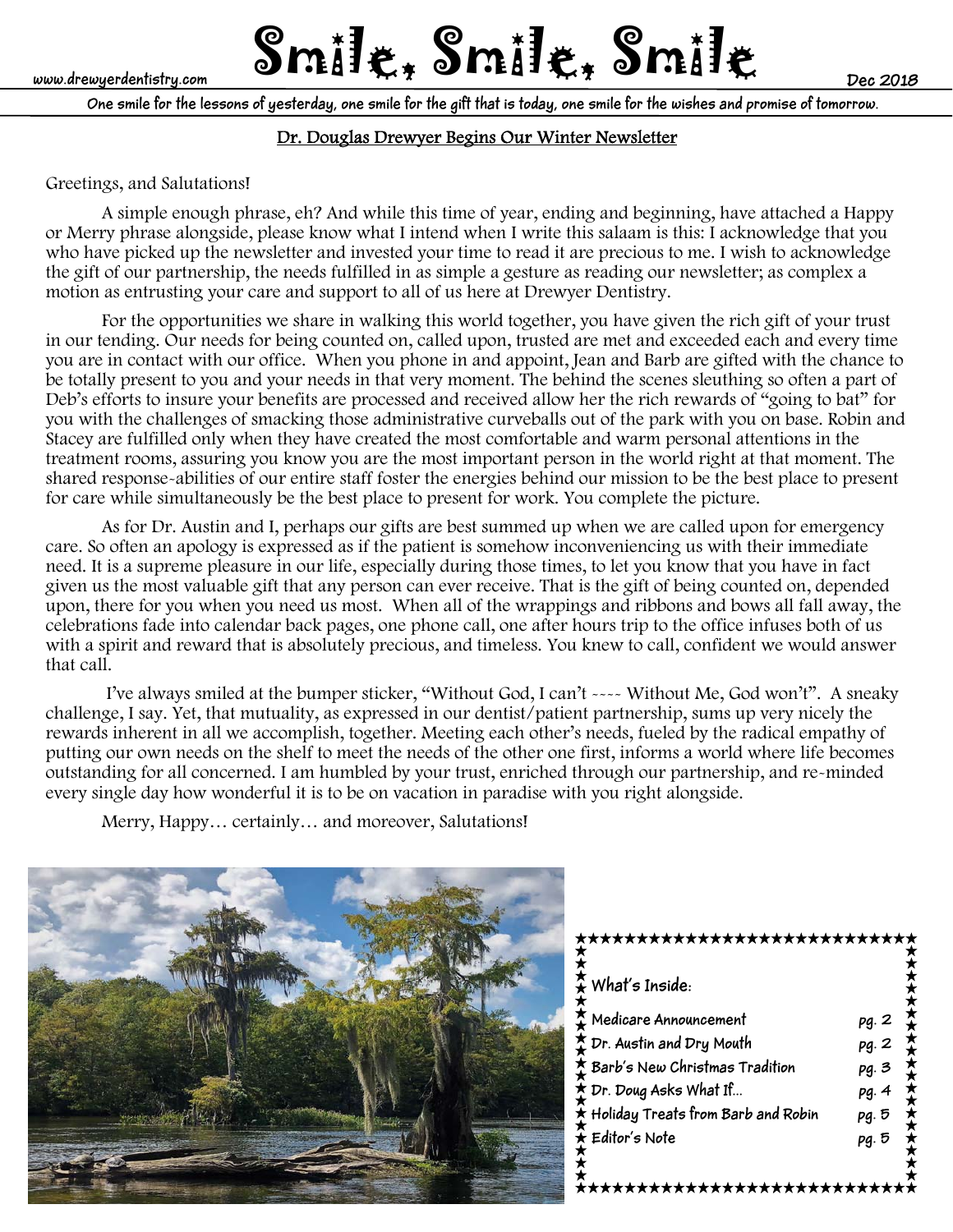#### **Drewyer Dentistry is now MEDICARE APPROVED**

 We are so very pleased to announce that we have been awarded certification by Medicare as a DMPEOS Supplier for Oral Appliance Therapy for the treatment of Obstructive Sleep Apnea (OSA). Just exactly what does that mean? We can submit to Medicare for reimbursement for the delivery of the dental appliance we create for the treatment of Mild to Moderate Obstructive Sleep Apnea. For our patients with Medicare benefits, and a diagnosis and prescription for the treatment of Obstructive Sleep Apnea with Oral Appliance Therapy, we can now assist you with reimbursement for this life changing, life-saving therapy.

 As is our protocol, simply appoint for a Sleep Breathing Consultation and Home Sleep Study screening. Depending on the data collected from our thorough history and state-of-the-art Home Sleep Study technology, should you be experiencing Obstructive Sleep Apnea, then you will be able to take advantage of your Medicare benefits to experience a powerfully successful therapy to abate the silently destructive condition that is OSA.

 As the saying goes, you are now just a phone call away from the possibility of breathing better while sleeping, informing more energy in your day to day activities while reducing the dangerous effects OSA creates on our hearts, blood sugar and partners! Appoint today for your consultation and Home Sleep Study, and get Medicare to assist in seeking this wonderful care.

#### **Dr. Austin Explains Dry Mouth and Your Dental Wellness**

A key part of creating sustainable dental health for our patients involves creating an awareness of what causes dental disease and then educating on how we can prevent or heal disease. Many of our patients are aware they suffer from dry mouth and many times this can be related to certain medications, most notably diuretics (common blood pressure medications), decongestants, antihistamines, antidepressants and muscle relaxers. Any change in medication could be accompanied by this common side effect which may seem like a small deal, but a small deal like dry mouth can quickly wreak havoc on what was previously a healthy dental profile. Saliva is a key natural defense against dental decay. Healthy saliva production helps naturally rinse food debris from our teeth and even more important, saliva helps balance the pH of our oral environment.

 Let me back up a second. Maybe I sound like a broken record, but if you have been in to see Dr. Doug or myself then you have most likely been taken through the cause of dental decay (a.k.a. cavities) at one point or another. Here is a quick breakdown in case you forgot: bacteria live in our mouths, more specifically bacteria live in dental plaque that builds on our teeth and when we eat sugar, so do they and the bacteria's byproduct after consuming sugar is acid. If this acid sits on our teeth long enough…Voila!, a cavity or an acidic erosion that causes a breakdown of tooth structure happens. Generally, a more acidic oral environment leads to more dental decay. So how does saliva help prevent this acidic damage to our teeth? Saliva in itself is basic, no not like Starbucks, UGGs and iPhone selfie's basic but basic as in the opposite of acidic. Saliva is a natural buffering system that helps keep our mouths oral pH in control, effectively helping to balance or cancel out acids that can damage the enamel of our teeth. Dry mouth can be very uncomfortable, so it is important to know safe ways to combat symptoms. Many times, individuals will seek out sour sugary candies and caramels in search of something to relieve their symptoms. Or someone with a chronic cough and congestion may look to lozenges to sooth their throat and cough all while on a decongestant that depresses salivary flow. This all can become very dangerous for our teeth. Think about it, we have now added extra sugar fuel for the acid producing bacteria in an already more acid prone (dry) environment. A recipe for rapid severe tooth decay.

Take a look at the list below for some safe alternatives for treating dry mouth:

- Try out a line of products called Biotene, there are mouth rinses, gels, sprays and toothpastes to help treat symptoms of dry mouth.

- Always carry a bottle of water and sip throughout the day, avoid adding acidic flavorings or lemon which can cause damage

- **Only** use sugar free lozenges or gum.
- Limit caffeine intake which can make dry mouth worse.
- Avoid alcohol-based mouth rinses.
- Brush and floss before bed. Dry mouth can worsen at night when there is nothing to stimulate salivary flow while we sleep.
- Practice oral hygiene regularly between teeth as well as with toothbrush.
- Use a fluoridated toothpaste.
- Ask your physician if there are any alternative medications or treatments you can try.

 Most importantly, regular dental visits can help keep dry mouth issues at bay. Please remember to let us know of any medication changes or dry mouth symptoms when you come in!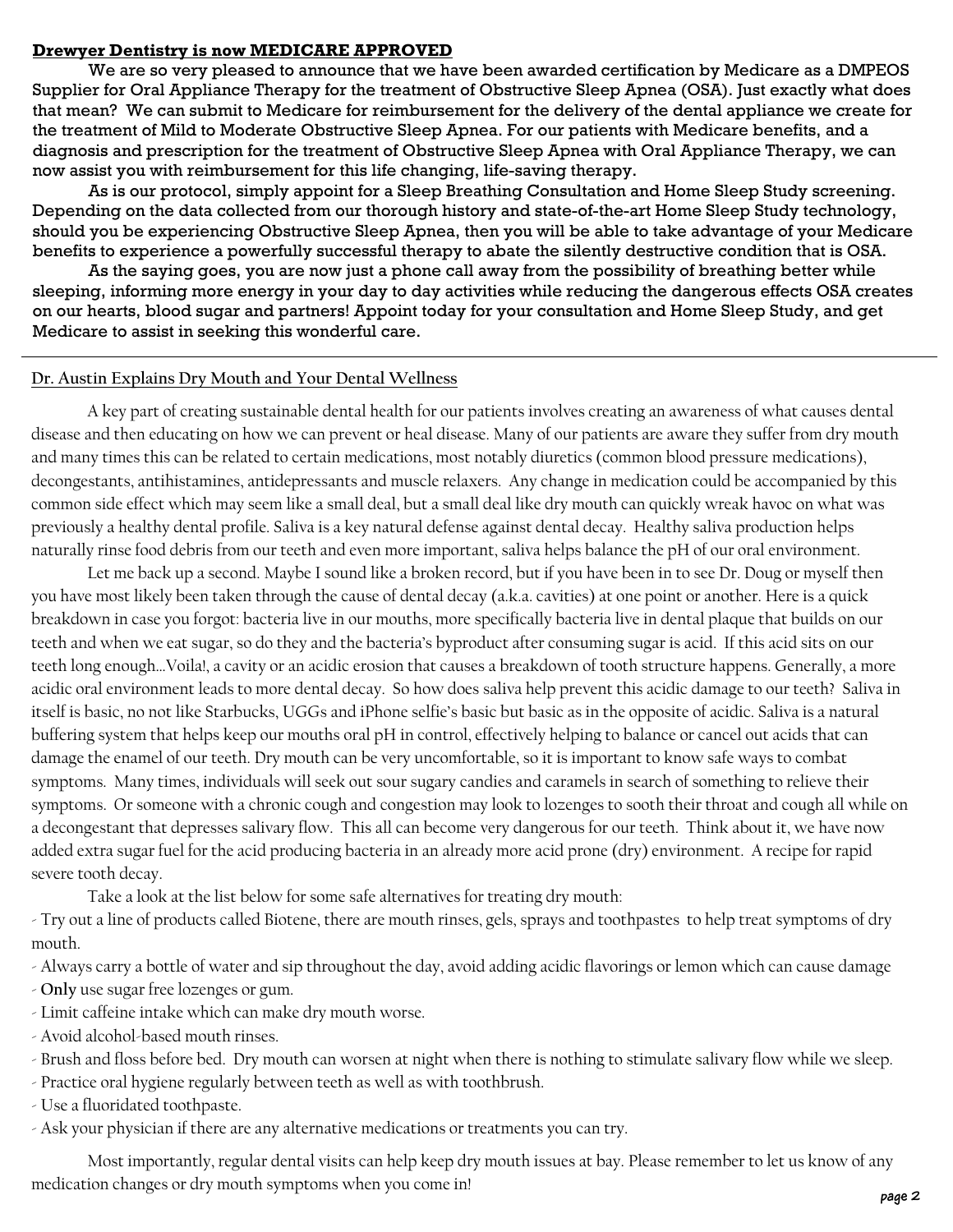#### Lovelight

there are upsetting things, stressors then there's our response to those things moment to moment to moment my wishes are for peace in you and for us I want to partner you I want to soften your world be the womb from the outer noise yet I can only lead the way and I can get lost too which may lessen my strength in leading the way I will humbly nod when I get lost and ask for room to grow and when you are wandering down a path I don't advise I will warn you I will watch you I will hold my light with the wish, should you turn around, that my light will guide you back safely home I have known the peace from the Light and yet, I will on occasion, turn my back on it my comfort comes from always finding it again even as a distant glimmer the closer I return, the warmer its glow my upset grows when you seem to stray from the Light, its warmth and radiant guidance I am frightened, and frustrated, and confused I say there is no denying the Light that brought us here, the Light that holds us together on our way, the Light that will eventually call us beyond when things get dark, it's because I've forgotten the Light my troubles begin when I have forgotten the Light its source allows my light to shine when I stray from the source, my reserves, my own light will begin to dim until I run out of fuel and know only darkness I do not want you to suffer in the darkness I want you to know and remember the Light - Nici Repose





#### **Barb Shares a New Christmas Tradition**

 The Holidays are right around the corner and with that comes so many family traditions. Whether it is special foods that are prepared, trimming a tree, parties with friends and family, etc. A few years ago, my husband came up with a Christmas game while driving the grandkids home. It is called "The Christmas Tree Game", and it has become one of our grandson, Alex's, favorite traditions.

 The way it is played is, if you see a Christmas tree on or in any vehicle, you say "Christmas tree". Whoever says it first gets a point, but if you say "Christmas tree" and it turns out to be something else, you lose a point. Sometimes car roof racks can look like trees, so be careful. Whoever has the most points at the end of the car ride wins the game. It seems like a silly little game but Alex loves it. He and his grandfather are very competitive. They have both been known to bring binoculars with them on car rides. My daughter called me one day to report that she and her husband were doing some errands and all of the sudden they both yell "Christmas tree" at the same time and then starting laughing. The game is now a family tradition and begins the day after Thanksgiving. I love the game because the grandkids are actually looking at the world outside and not at their phones.

Don't be surprised if you find yourself yelling "Christmas tree" on your next car ride! Merry Christmas!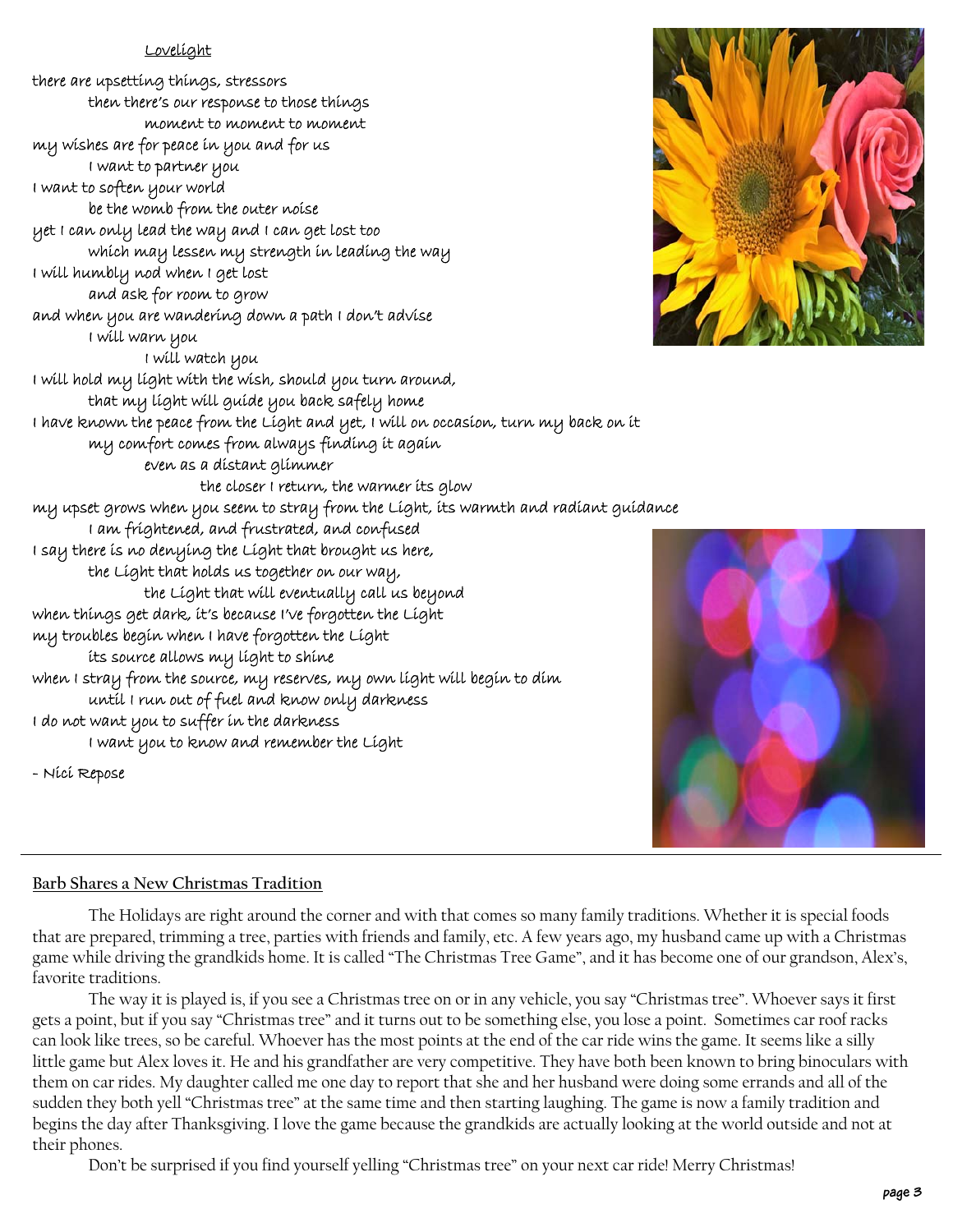#### Dr. Douglas Asks What If

 What if…..as you read these words, the moment you find yourself in a thought of judgement about right and wrong, or good and bad, you simply stop reading? This offering brings the challenge of suspending your analysis, your blaming, shaming, condemning and defending. I am inviting you to consider, from your personal empowerment, how you might speak, how you might act, and how you might find your inner being to inform a world where life is better for all concerned. I steadfastly believe that essence will only be achieved when we can suspend the thoughts above and replace them with a radical empathy for the other side, the other philosophy, the other values cherished by the ones we recognize we are in conflict with. That's right, I am asking you to suspend your own opinions in order to take the moments required to 'walk a mile in their shoes.'

 Still with me? Recently, news in the world of sports revealed the depth of humanity cloaked beneath the uniforms when student-athlete Jordan McNair died from complications of heat stroke following a University of Maryland football practice. Breath … Pause… Incidentally, I choose this incident and its aftermath as the lightning rod for my musings; it could have been countless other incidents of recent or long past history, public or privately experienced. Notice how your mind may have speedily traveled into story and opinion in analysis and judgement of right and wrong and good versus evil? The media certainly espoused these leanings. Widespread outrage and anger, with the underlying emotions of grief, confusion, despair and frustration were heard far and wide. Understandably, there was tremendous pain as the McNair family and our community mourned the untimely loss of a bright young spirit.

What doesn't seem to me to serve is the outcry for punishment as if there is a penalty assessed that will change the pain of the loss, or the past, or the future. I do, however, recognize the immediate need for changes in the University's program. Leading up to the tragedy, it has been noted that too many players feared speaking out. After the fact we learned of widespread bullying and misaligned punishment masquerading as motivational tools. Sadly, some may still believe that in this case, the culture of college football, perhaps even the sport itself, bore these behaviors as a masculine norm, necessary to fulfill the promise of success or to satisfy the reward of accomplishment or establish the hierarchy of leader and charge. In the wake of the tragedy and subsequent discoveries, the focus was about the botched effort to address the death of Jordan McNair. After several weeks during which I know I wished for contemplation of the healing steps ahead, directed by the Board of Regents, the Head Coach and Athletic Director were retained, and the President of the University was directed to retire at the end of the academic year. Within 24 hours, public outcry and outrage from elected officials, the university population, and football players caused a complete about face. The coach and AD were fired, easing the immediate criticism. Subsequently, two athletic trainers have also been fired. The head of the Board of Regents resigned his post. Yet, the fallout remains. Funding of the UMCP immediately decreased, with indications that that is the start of the tsunami of loss of donors. A loss of confidence in the academic freedoms of the faculty and staff has resulted following what has been perceived as an overstepping of authority by the Board of Regents into campus governance. Future damage is forecast to the recruitment of faculty and students beyond simply football recruits. Football players scuffled during practice. Student protests were held. UMCP effectively bore the label of exactly how NOT to handle a crisis.

What if the Head Coach and Athletic Director had returned? (again, pause and choose to suspend right/wrong, good/ bad…or, simply stop reading) I am left to wonder, now, of course. And, what if the two people now held most accountable for the deficits in the program, the two people who were front and center responsible for directing the processes of leading their student-athletes, returned with announced, heartfelt grief and acknowledgement for what did not serve, what values were not established, what controls and vigilance were not in place. After all, they are the ones most intimately aware of these nowpublic infractions, and any others not brought into the public eye. These men may be the ones the university is seeking to establish new values, new goals, new processes for the shared success of the program and the university as a whole. The microscope of public vigilance would be very focused, indeed. The motivation for these men, informed by the pain they also feel for the tragic loss of a man under their supervision and the need to re-establish their personal and professional reputations would be powerful, indeed. The example to the student body could have been: mistakes are made, some with tragic results, and, the lessons learned in tragedy are best taught by the ones whose feet were in that fire. We do not need to forget the circumstances. Only to forgive the mistakes.

Another intimately related student-athlete issue is waiting in the darkness while this one sees the light. There is a class action suit (NCAA Grant-in-Aid Cap Antitrust Litigation vs. NCAA) addressing the issue of paying student-athletes for their services. This suit points directly to the idea not of some students being illegally compensated, but of most athletes not being fairly compensated at all. This will show as a values-based conflict at the core of imbalance of focus between universities and the education of their students. Will punishment solve this conflict? No sir. Only a determination of a values-based process that turns out to improve the situation for all parties will prevail.

If the only response to poor choices is punitive, the crises will continue. The UMCP needs to right itself, starting immediately, in honor of the legacy in the wake of Jordan McNair's tragic death. The road that points in the direction of the restoration of trust and credibility may be anticipated as long and difficult. I offer that the trip along that journey has the potential for a smoother ride and a timely arrival if the map is adorned with a spirited, committed drive fueled by a valuesbased guidance system. I am not inclined to board the bus of a long and difficult passage. I will punch my ticket when I hear of a commitment fueled by values and goals established through the toughest lesson learned. Someone has to step up to drive the bus defining the program with a mutuality between the university, the students and the community. What if they mis-stepped along their journey beforehand? I say that's called learning.